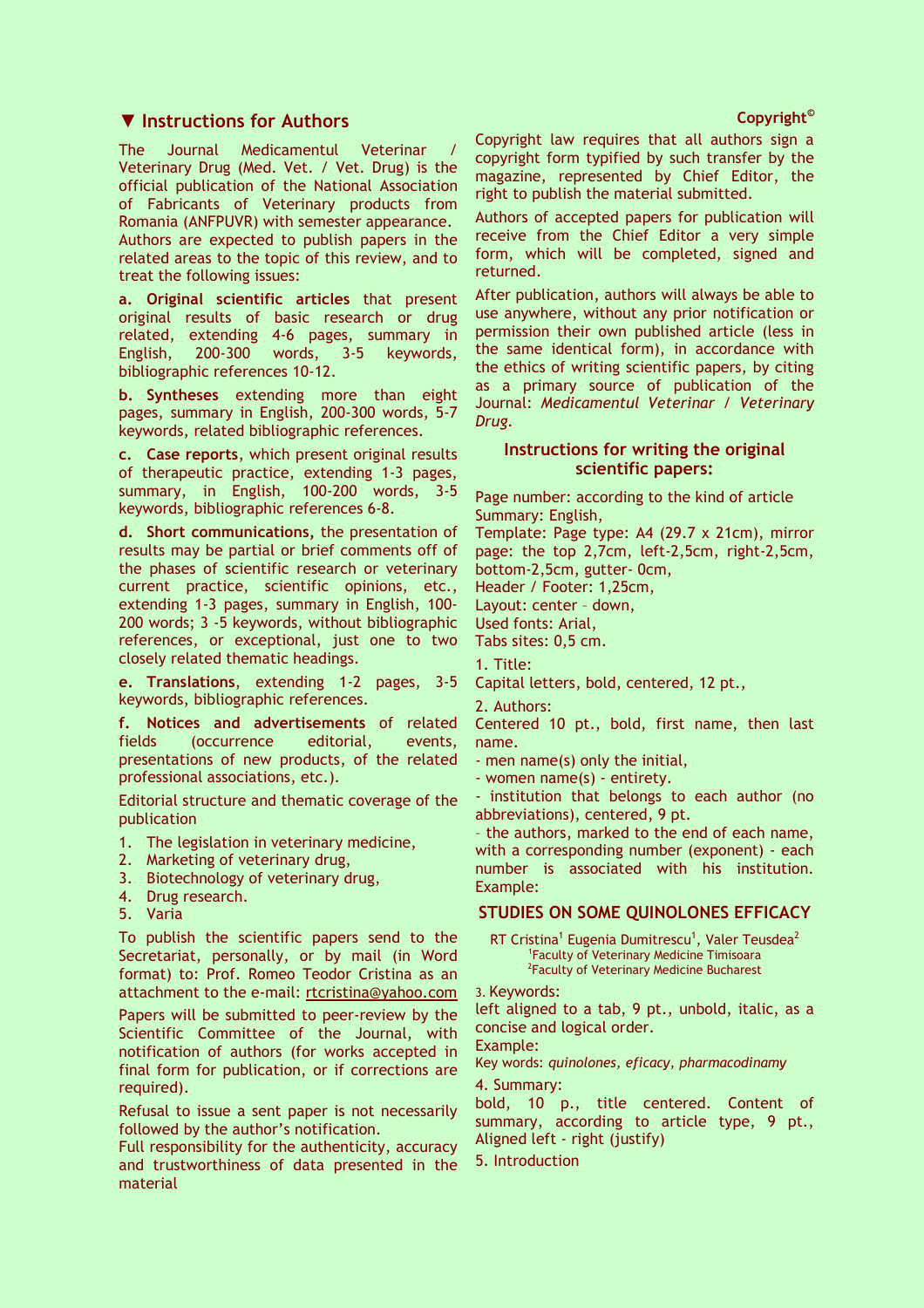- if necessary, without title, aligned left-right (justify), 9 p.

6. Subtitles:

- Material and method(s)

- Results and discussion

- Conclusions

These subtitles: in capitals, bold, centered, 12 p., numbered.

The full text: 11p, Aligned right (justify).

7. Acknowledgments:

- if any, normal, centered, italic, 9 p.

8. References:

capital letters, bold, centered, 10 p., wording: aligned right justify bold, 9 p.,

9. Bibliography:

Writing is in strictly alphabetical order of first author. Will write:

- reference number

- the authors (bold): - first author, name, surname, and then others authors.

- in men case, surname initial only

- to women throughout surname

- the year in parentheses publications quoted name, preferably in full or with abbreviations established in literature

- for journals: author(s) name year occurrence Article (normal), followed by journal name (italic), volume (bold), number (in brackets) , pages (normal)

- for books: author(s), year of occurrence, name of chapter, publisher, city (normal)

- for PhD theses: author, year of occurrence, the argument theme, the university where he was supported, city (Normal)

- Authors citation, in the order of work.

- For print work Slavic, Arab, Asian, etc. registration will be conducted in Arabic alphabet. Examples:

a. for books:

Cristina R.T. (2006). Introducere in farmacologia si terapia veterinara. Ed. Solness, Timisoara.

b. for scientific works:

CERNEA, M., COZMA, V., CRISTINA CERNEA, SAS, C.,ANCA MĂRCULESCU, (2004). Testarea in vitro a rezistentei cyathostomelor la albendazol. Lucr. St.,Med. Vet. Timisoara, 37, 357-360.

c. for Congresses or Organisation papers:

\*\*\* FEDESA (2000) – Antibiotics for animals. A FEDESA perspective on antibiotics, Animal Health and the Resistance Debate, vol. February: 6;

\*\*\* EMEA Committee for Veterinary Medicinal Products – Doxycycline hyclate, Summary report (1), EMEA/MRL/270 /97- Final June 1997.

d. web-sites: www.noahcompendium.co.uk

J. Antimicrob. Chemother. (2003)

www.jac.oupjournals.org/cgi/content/abstract /dkh007v1

Author's citation in the text:

- the authors will be cited in the text between brackets simple author name followed by the paper publishing year.

- ex.: (Pastea, 1990).

- if there are two authors, both will be cited: ex. (Teusdea and Mitrănescu, 1999).

- if there are many than two authors, will be cited: ex. (Taylor and al., 2004).

- if it is referring to an author, which in turn is quoted by another author: (Trif et al. cit. Oros, 2006).

- check all references to authors in the text and vice versa, all authors of the text to appear in the bibliography.

- Citing is done by registering the serial number of the work, in parentheses, usually at the end of the sentence, ex.: (1, 3, 9, 33).

Italics:

- for the Latin words: ad libitum, in vitro, in vivo, et al., Per se, ad hoc, inter alia etc.

- scientific denominations of the species: ex. Haemonchus contortus, Brachyspira spp, Datura stramonium, etc. Candida albicans.

- mathematical constants and unknown, - first used in the text of a particular term,

- anatomical latin names: latissimus dorsi muscle, the humerus bone, vena cava caudalis. - not necessarily to be written in italics: corpus luteum, via, NB, IM, IV, SC, post-mortem and post-partum etc.

Indent of connection:

- it is not recommended the syllables splitting at the end of the line, but the all word spelling throughout.

- can be used as prefixes: ex. anti-estrogenic, pre-treatment, non-active, post-partum, etc. Not recommended:

- not permitted unequivocal and poor language, - unscientific and imprecise.

Parentheses:

- can be used all three, without a rule.

Written in capital letters:

- all scientific names of the species, class, orders and families (bacterial, viral, parasitic etc.).

- Names of persons, institutions, abbreviations.

- Disease name not be capitalized.

Numerals:

- use letters to numerals one to nine (eg, two, five, seven) and more than nine digits (eg 10, 11, 231 etc.).

- decimal separation: the point - for large numbers of text will be adopted as short phrases, eg.: 10 million/107,